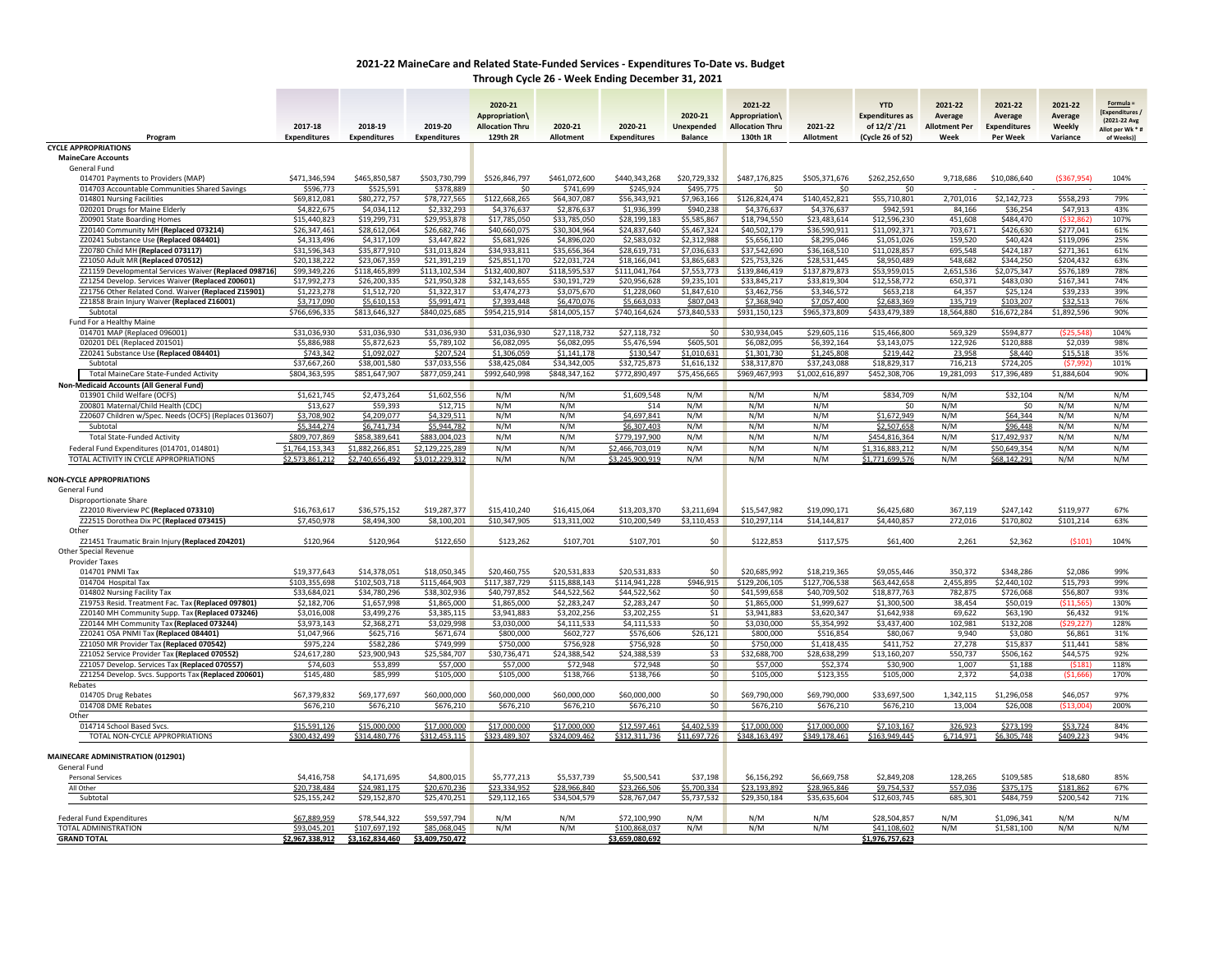|             | MIHMS FINANCIAL CYCLES FOR SFY 2022 |                      |                     |                                 |                              |                      |                                 |                      |                                              |                        |                                 |                                   |                    |                         |                    |                            |                                 |                                |                   |                          |                            |                            |                               |                  |
|-------------|-------------------------------------|----------------------|---------------------|---------------------------------|------------------------------|----------------------|---------------------------------|----------------------|----------------------------------------------|------------------------|---------------------------------|-----------------------------------|--------------------|-------------------------|--------------------|----------------------------|---------------------------------|--------------------------------|-------------------|--------------------------|----------------------------|----------------------------|-------------------------------|------------------|
|             |                                     | <b>CYCLE DATA</b>    |                     |                                 |                              |                      |                                 |                      |                                              |                        |                                 |                                   |                    |                         |                    |                            |                                 |                                |                   |                          |                            |                            |                               |                  |
| <b>WEEK</b> | <b>WEEK</b><br><b>ENDING</b>        | <b>MAIN</b><br>CYCLE | <b>NUMBER</b><br>OF | Advantage<br>CYCLE              | <b>Balance Sheet</b><br>0025 | <b>Balance Sheet</b> | <b>Balance Sheet</b>            | <b>Balance Sheet</b> | <b>HIT Incentive</b><br>3169                 | <b>GEN. FUND</b>       | Translation (3010)<br>FED. FUND | <b>TRANSLATION</b><br>CHIP (3310) |                    | CHILD<br><b>WELFARE</b> |                    | <b>BUREAU</b><br>OF HEALTH | <b>GEN. FUND</b>                | <b>MAP</b><br>FED. FUND        | <b>ARRA FUND</b>  | <b>GEN. FUND</b>         | <b>FUND</b>                | <b>GEN. FUND</b>           | <b>FED.FUND</b>               | <b>ARRA FUND</b> |
|             | DATE                                | <b>CHECK DATE</b>    | <b>CHECKS</b>       | <b>TOTAL</b>                    | 010-10A-unknown              |                      | 013-10A-unknown 014-10A-unknown | 015-10A-000000       | 020-10A-012903 010-10A-012901 013-10A-012901 |                        |                                 | 010-10A-012901 015-10A-012901     |                    | 010-10A-013901          | 013-10A-014005     | 013-10A-014303             | 010-10A-014701                  | 013-10A-014701 020-10A-014701  |                   | 010-10A-014701           | 015-10A-014701             | 010-10A-014801             | 013-10A-014801                | 020-10A-014801   |
|             | 07/03/20                            | 07/07/21             | 2,923               | 77,983,276.97                   | (88, 646.22)                 |                      | (4,083.90)                      |                      | $\sim$                                       | 24.647.12              | 73,943.40                       | 85.99                             | 449.01             | 35,744.19               | 37.30              | 4,975.09                   | 12.820.991.69                   | 45.411.947.45                  | (0.77)            | 204,468.91               | 765.470.58                 | 3,724,826.62               | 10.045.794.31                 |                  |
|             | 07/10/20                            | 07/14/21             | 2,346               | 75,085,762.30                   | (68,982.76)                  |                      | (13,672.67)                     |                      |                                              | 19,444.24              | 58,334.36                       | 81.97                             | 428.03             | 20,383.56               |                    | 3,889.98                   | 11,506,215.55                   | 46,654,541.59                  | (20.05)           | 168,459.56               | 630,664.48                 | 2,812,236.24               | 6,937,392.49                  |                  |
|             | 07/17/20<br>07/24/20                | 07/21/21<br>07/28/21 | 2,463<br>2.418      | 76,393,650.13<br>50.129.368.52  | (54,895.16)<br>(43,600.25)   | $\sim$               | (5, 101.07)<br>(3.547.69)       | $\sim$               |                                              | 21,191.78<br>18.386.58 | 63,576.67<br>55.163.67          | 186.50<br>105.26                  | 1,031.00<br>549.74 | 67.114.76<br>25.283.34  | (134.82)<br>$\sim$ | 5,049.85<br>5.234.94       | 13,555,375.35<br>9,012,577.91   | 51,947,262.50<br>35.048.509.90 | $\sim$<br>$\sim$  | 306,178.68<br>158,778.38 | 1,146,345.03<br>594.689.20 | 733,523.20<br>417.961.83   | 2,470,332.35<br>1.127.001.06  |                  |
|             | 07/31/20                            | 08/04/21             | 2,322               | 48, 147, 490. 75                | (47,992.49)                  |                      | (2,796.95)                      |                      |                                              | 18,324.60              | 54,985.25                       | 123.73                            | 646.27             | 34,663.19               | $\sim$             | 2,390.14                   | 9,181,677.53                    | 33,718,019.13                  | (29.15)           | 159,340.57               | 595,432.19                 | 508,394.41                 | 1,200,706.08                  |                  |
| 6           | 08/07/20                            | 08/11/21             | 2,917               | 106,196,546.40                  | (127, 272.89)                |                      | (8,016.10)                      |                      | $\sim$                                       | 20,015.22              | 60,078.78                       | 120.52                            | 629.48             | 29,402.00               | 37.30              | 4,566.07                   | 15,724,673.72                   | 60,532,727.27                  | (11.23)           | 212,916.75               | 792,116.24                 | 5,516,151.37               | 14,537,381.68                 |                  |
|             | 08/14/20                            | 08/18/21             | 2,330               | 60,998,061.40                   | (56, 877.27)                 |                      | (5,558.49)                      |                      | $\sim$                                       | 12,850.97              | 38,512.22                       | 127.73                            | 667.27             | 25,383.26               | $\sim$             | 5,074.40                   | 9,434,901.51                    | 39,923,087.27                  | $\sim$            | 135,124.58               | 497,137.35                 | 1,566,556.22               | 4,003,645.98                  |                  |
|             | 08/21/20                            | 08/25/21             | 2,343               | 55,370,942.31                   | (45, 212.53)                 |                      | (3,325.74)                      |                      |                                              | 22,356.36              | 67,071.48                       | 46.59                             | 243.41             | 26,643.90               | $\sim$             | 5,551.07                   | 9,213,084.52                    | 38,998,429.32                  | $\sim$            | 156,952.21               | 590,618.74                 | 319,212.12                 | 988,093.46                    |                  |
| 9<br>10     | 08/28/20<br>09/04/20                | 09/01/21<br>09/08/21 | 2,353<br>2.884      | 50.212.619.24<br>89.096.405.72  | (88.520.59)<br>(92, 572.94)  | $\sim$               | (6,501.03)                      |                      |                                              | 16.940.72<br>10,769.76 | 50,822.66<br>32,310.04          | 38.57<br>(105.77)                 | 201.43<br>(374.23) | 30.885.34<br>22,346.75  | $\sim$<br>37.30    | 4,228.19<br>5,954.45       | 9.403.354.94<br>14, 137, 021.17 | 35.426.509.00<br>51,256,794.15 | $\sim$<br>(1.97)  | 162.877.17<br>246,168.49 | 610.133.44<br>921,752.87   | 362.822.48<br>4,263,660.16 | 1.097.923.91<br>11,719,448.94 |                  |
| 11          | 09/11/20                            | 09/15/21             | 2,372               | 69,320,426.19                   | (92,789.91)                  |                      | (6,705.06)                      |                      |                                              | 12,942.93              | 38,829.68                       | 149.89                            | 782.61             | 28,229.92               | $\sim$             | 5,241.84                   | 9,810,026.26                    | 42,665,768.61                  | (13.11)           | 148,547.66               | 556,235.05                 | 2,960,273.81               | 7,043,831.68                  |                  |
| 12          | 09/18/20                            | 09/22/21             | 2,479               | 120,898,735.03                  | (47.141.18)                  |                      | (4,408.62)                      |                      | $\sim$                                       | 9,923.03               | 29,769.71                       | 118.45                            | 619.05             | 22,514.27               | $\sim$             | 3,221.32                   | 25,027,406.11                   | 40.885.166.59                  | $\sim$ 100 $\mu$  | 164,944.18               | 617.678.23                 | 14,592,390.92              | 34,069,236.25                 |                  |
| 13          | 09/25/20                            | 09/29/21             | 2,415               | 54,047,308.32                   | (62, 186.91)                 | $\sim$               | (5,957.12)                      |                      | $\sim$                                       | 26,022.82              | 78,070.12                       | 47.40                             | 247.60             | 44,206.71               | $\sim$             | 5.948.61                   | 9.917.141.97                    | 37,912,909.04                  | (10.20)           | 184,533.75               | 691,009.71                 | 347,129.52                 | 890,548.81                    |                  |
| 14          | 10/02/20                            | 10/06/21             | 2,827               | 68,640,054.39                   | (87, 227.69)                 |                      | (9,539.38)                      |                      | $\sim$                                       | 23,837.00              | 71,515.07                       | 61.84                             | 328.16             | 22,522.27               | $\sim$             | 2,545.03                   | 13,204,305.42                   | 49,621,646.81                  | $\sim$            | 188,167.89               | 711,785.49                 | 240,365.51                 | 573,381.64                    |                  |
| 15<br>16    | 10/09/20<br>10/16/20                | 10/13/21<br>10/20/21 | 2,521<br>2,380      | 101,952,417.71<br>84,482,091.29 | (190, 100.19)<br>(35,606.80) | $\sim$               | (15, 153.50)<br>(5,745.75)      |                      |                                              | 16,790.61<br>16,296.20 | 50,373.89<br>48.890.47          | 139.50<br>70.54                   | 740.50<br>374.46   | 27,775.76<br>26,627.06  | $\sim$<br>$\sim$   | 3,249.16<br>5.693.89       | 14,294,078.55<br>32,091,260.49  | 55,773,530.00<br>43.401.984.95 | $\sim$<br>(38.80) | 227,572.12<br>181.031.59 | 862,767.58<br>667.033.61   | 5,925,583.89<br>570,237.80 | 16,685,680.96<br>1.599.994.31 |                  |
| 17          | 10/23/20                            | 10/27/21             | 2,548               | 111,658,809.63                  | (37,055.57)                  |                      | (5,564.93)                      |                      |                                              | 20,617.72              | 61,854.28                       | 225.91                            | 1,199.09           | 40,786.24               | $\sim$             | 4,198.06                   | 14,316,175.64                   | 44,699,890.04                  | (50.16)           | 161,605.77               | 613,290.85                 | 14,320,504.73              | 33,917,345.30                 |                  |
| 18          | 10/30/20                            | 11/03/21             | 2,368               | 52.655.426.14                   | (45.287.77)                  |                      | (5,818.70)                      |                      | $\sim$                                       | 15,099.33              | 45,301.41                       | 56.50                             | 341.00             | 25,268.22               | $\sim$             | 4,950.21                   | 9,015,358.40                    | 36,497,227.48                  | (4.15)            | 162,041.18               | 614.805.51                 | 713,640.02                 | 1.692.306.45                  |                  |
| 19          | 11/06/20                            | 11/10/21             | 2,955               | 151,521,282.02                  | (143, 082.58)                |                      | (15,934.34)                     |                      | $\sim$                                       | 20,988.98              | 62,969.11                       | 85.87                             | 486.63             | 45,094.96               | $\sim$             | 5,437.75                   | 33,486,202.77                   | 87,782,888.19                  | $\sim$            | 249,464.98               | 946,648.10                 | 5,673,358.30               | 15,288,060.97                 |                  |
| 20<br>21    | 11/13/20<br>11/20/20                | 11/17/21<br>11/24/21 | 2.444<br>2.414      | 68,437,481.33<br>56.171.372.90  | (31,912.50)<br>(39.791.65)   | $\sim$               | (4,492.71)<br>(4.506.86)        |                      | $\sim$                                       | 14.841.87<br>21.219.13 | 44,527.66<br>63.659.01          | 117.96<br>136.03                  | 657.04<br>752.97   | 22,355.73<br>33.609.92  | $\sim$             | 4,357.09<br>4.340.03       | 10,035,959.78<br>10.194.039.58  | 44,673,588.60<br>39.526.164.14 | $\sim$<br>(3.34)  | 202,675.21<br>167.437.60 | 768,777.00<br>636.619.41   | 1,573,277.10<br>442.921.09 | 4,366,002.38<br>1.237.233.88  |                  |
| 22          | 11/27/20                            | 12/01/21             | 2,407               | 55.968.379.14                   | (244, 197.12)                |                      | (5,280.88)                      |                      | $\sim$                                       | 24,189.00              | 72,568.50                       | 90.21                             | 519.79             | 34.069.63               | $\sim$<br>$\sim$   | 5,567.94                   | 10,264,181.46                   | 40.007.414.28                  | (2.35)            | 185,968.05               | 705,302.32                 | 328,648.61                 | 778,476.75                    |                  |
| 23          | 12/04/20                            | 12/08/21             | 2,812               | 73.871.895.79                   | (115, 167.96)                | $\sim$               | (16, 464.47)                    |                      | $\sim$                                       | 19,190.61              | 57,574.39                       | 80.30                             | 467.20             | 31.556.66               | $\sim$             | 4.971.03                   | 12.371.146.42                   | 43.431.534.21                  | $\sim$            | 204,415.25               | 776,236.66                 | 3,491,266.89               | 9.342.600.64                  |                  |
| 24          | 12/11/20                            | 12/15/21             | 2,529               | 86,094,063.72                   | (77,611.44)                  |                      | (5.641.32)                      |                      |                                              | 20,749.63              | 62,252.92                       | 64.07                             | 370.93             | 31,868.88               |                    | 7.362.88                   | 12,008,170.37                   | 53,333,156.68                  | $\sim$            | 199,634.05               | 757,049.31                 | 2,969,868.04               | 8,283,953.34                  |                  |
| 25          | 12/18/20                            | 12/22/21             | 2,375               | 50,237,538.71                   | (20, 388.17)                 | $\sim$               | (1,785.37)                      | $\sim$               | $\sim$                                       | 19,505.56              | 58,518.69                       | 13.52                             | 431.48             | 51,614.52               | $\sim$             | 3,838.21                   | 8,556,334.45                    | 36, 163, 157. 19               | . .               | 169,930.02               | 644,954.64                 | 182.465.82                 | 577,357.09                    |                  |
| 26<br>27    | 12/25/20<br>01/01/21                | 12/29/21<br>01/05/22 | 2,362               | 67,029,637.86                   | (111, 223.32)                |                      | (4,655.58)                      |                      |                                              | 18,210.85              | 54,633.83                       | 35.99                             | 586.51             | 28,757.63               |                    | 2,726.83                   | 13,129,006.28                   | 47,623,306.96                  | (3.05)            | 251,602.46               | 905,576.12                 | 444,271.61                 | 1,064,243.57                  |                  |
| 28          | 01/08/21                            | 01/12/22             |                     |                                 |                              |                      |                                 |                      |                                              |                        |                                 |                                   |                    |                         |                    |                            |                                 |                                |                   |                          |                            |                            |                               |                  |
| 29          | 01/15/21                            | 01/19/22             |                     |                                 |                              |                      |                                 |                      |                                              |                        |                                 |                                   |                    |                         |                    |                            |                                 |                                |                   |                          |                            |                            |                               |                  |
| 30          | 01/22/21                            | 01/26/22             |                     |                                 |                              |                      |                                 |                      |                                              |                        |                                 |                                   |                    |                         |                    |                            |                                 |                                |                   |                          |                            |                            |                               |                  |
| 31          | 01/29/21                            | 02/02/22             |                     |                                 |                              |                      |                                 |                      |                                              |                        |                                 |                                   |                    |                         |                    |                            |                                 |                                |                   |                          |                            |                            |                               |                  |
| 32<br>33    | 02/05/21<br>02/12/21                | 02/09/22<br>02/16/22 |                     |                                 |                              |                      |                                 |                      |                                              |                        |                                 |                                   |                    |                         |                    |                            |                                 |                                |                   |                          |                            |                            |                               |                  |
| 34          | 02/19/21                            | 02/23/22             |                     |                                 |                              |                      |                                 |                      |                                              |                        |                                 |                                   |                    |                         |                    |                            |                                 |                                |                   |                          |                            |                            |                               |                  |
| 35          | 02/26/21                            | 03/02/22             |                     |                                 |                              |                      |                                 |                      |                                              |                        |                                 |                                   |                    |                         |                    |                            |                                 |                                |                   |                          |                            |                            |                               |                  |
| 36          | 03/05/21                            | 03/09/22             |                     |                                 |                              |                      |                                 |                      |                                              |                        |                                 |                                   |                    |                         |                    |                            |                                 |                                |                   |                          |                            |                            |                               |                  |
| 37<br>38    | 03/12/21<br>03/19/21                | 03/16/22<br>03/23/22 |                     |                                 |                              |                      |                                 |                      |                                              |                        |                                 |                                   |                    |                         |                    |                            |                                 |                                |                   |                          |                            |                            |                               |                  |
| 39          | 03/26/21                            | 03/30/22             |                     |                                 |                              |                      |                                 |                      |                                              |                        |                                 |                                   |                    |                         |                    |                            |                                 |                                |                   |                          |                            |                            |                               |                  |
| 40          | 04/02/21                            | 04/06/22             |                     |                                 |                              |                      |                                 |                      |                                              |                        |                                 |                                   |                    |                         |                    |                            |                                 |                                |                   |                          |                            |                            |                               |                  |
| 41          | 04/09/21                            | 04/13/22             |                     |                                 |                              |                      |                                 |                      |                                              |                        |                                 |                                   |                    |                         |                    |                            |                                 |                                |                   |                          |                            |                            |                               |                  |
| 42          | 04/16/21                            | 04/20/22             |                     |                                 |                              |                      |                                 |                      |                                              |                        |                                 |                                   |                    |                         |                    |                            |                                 |                                |                   |                          |                            |                            |                               |                  |
| 43<br>44    | 04/23/21<br>04/30/21                | 04/27/22<br>05/04/22 |                     |                                 |                              |                      |                                 |                      |                                              |                        |                                 |                                   |                    |                         |                    |                            |                                 |                                |                   |                          |                            |                            |                               |                  |
| 45          | 05/07/21                            | 05/11/22             |                     |                                 |                              |                      |                                 |                      |                                              |                        |                                 |                                   |                    |                         |                    |                            |                                 |                                |                   |                          |                            |                            |                               |                  |
| 46          | 05/14/21                            | 05/18/22             |                     |                                 |                              |                      |                                 |                      |                                              |                        |                                 |                                   |                    |                         |                    |                            |                                 |                                |                   |                          |                            |                            |                               |                  |
| 47          | 05/21/21                            | 05/25/22             |                     |                                 |                              |                      |                                 |                      |                                              |                        |                                 |                                   |                    |                         |                    |                            |                                 |                                |                   |                          |                            |                            |                               |                  |
| 48          | 05/28/21                            | 06/01/22             |                     |                                 |                              |                      |                                 |                      |                                              |                        |                                 |                                   |                    |                         |                    |                            |                                 |                                |                   |                          |                            |                            |                               |                  |
| 49<br>50    | 06/04/21<br>06/11/21                | 06/08/22<br>06/15/22 |                     |                                 |                              |                      |                                 |                      |                                              |                        |                                 |                                   |                    |                         |                    |                            |                                 |                                |                   |                          |                            |                            |                               |                  |
| 51          | 06/18/21                            | 06/22/22             |                     |                                 |                              |                      |                                 |                      |                                              |                        |                                 |                                   |                    |                         |                    |                            |                                 |                                |                   |                          |                            |                            |                               |                  |
| 52          | 06/25/21                            | 06/29/22             |                     |                                 |                              |                      |                                 |                      |                                              |                        |                                 |                                   |                    |                         |                    |                            |                                 |                                |                   |                          |                            |                            |                               |                  |
| 53          | 07/02/21                            | 07/06/22             |                     |                                 |                              |                      |                                 |                      |                                              |                        |                                 |                                   |                    |                         |                    |                            |                                 |                                |                   |                          |                            |                            |                               |                  |
|             |                                     |                      |                     |                                 |                              |                      |                                 |                      |                                              |                        |                                 |                                   |                    |                         |                    |                            |                                 |                                |                   |                          |                            |                            |                               |                  |
|             | <b>GRAND-TOTALS</b>                 |                      | 65,507              | 1,962,601,043.91                | $-2,095,343.8$               | 0.00                 | $-170,258.2$                    | 0.00                 | 0.00                                         | 485,352.62             | 1,456,107.27                    | 2,305.07                          | 13,376.43          | 834,708.67              | $-22.92$           | 120,564.0                  | 351,710,667.84                  | 1,182,917,161.3                | $-188.33$         | 4,960,837.06             | 18,620,129.7               | 75,001,548.3               | 191,537,974.2                 |                  |
|             | <b>AVERAGE CYCLE FOR SFY19</b>      |                      | 2.520               | 75.484.655.54                   | (80.590.15                   |                      | (6.548.39)                      |                      |                                              | 18.667.41              | 56,004.13                       | 88.66                             | 514.48             | 32,104.18               | (0.88)             | 4.637.08                   | 13.527.333.38                   | 45.496.813.90                  | (7.24)            | 190.801.43               | 716.158.84                 | 2.884.674.94               | 7.366.845.16                  |                  |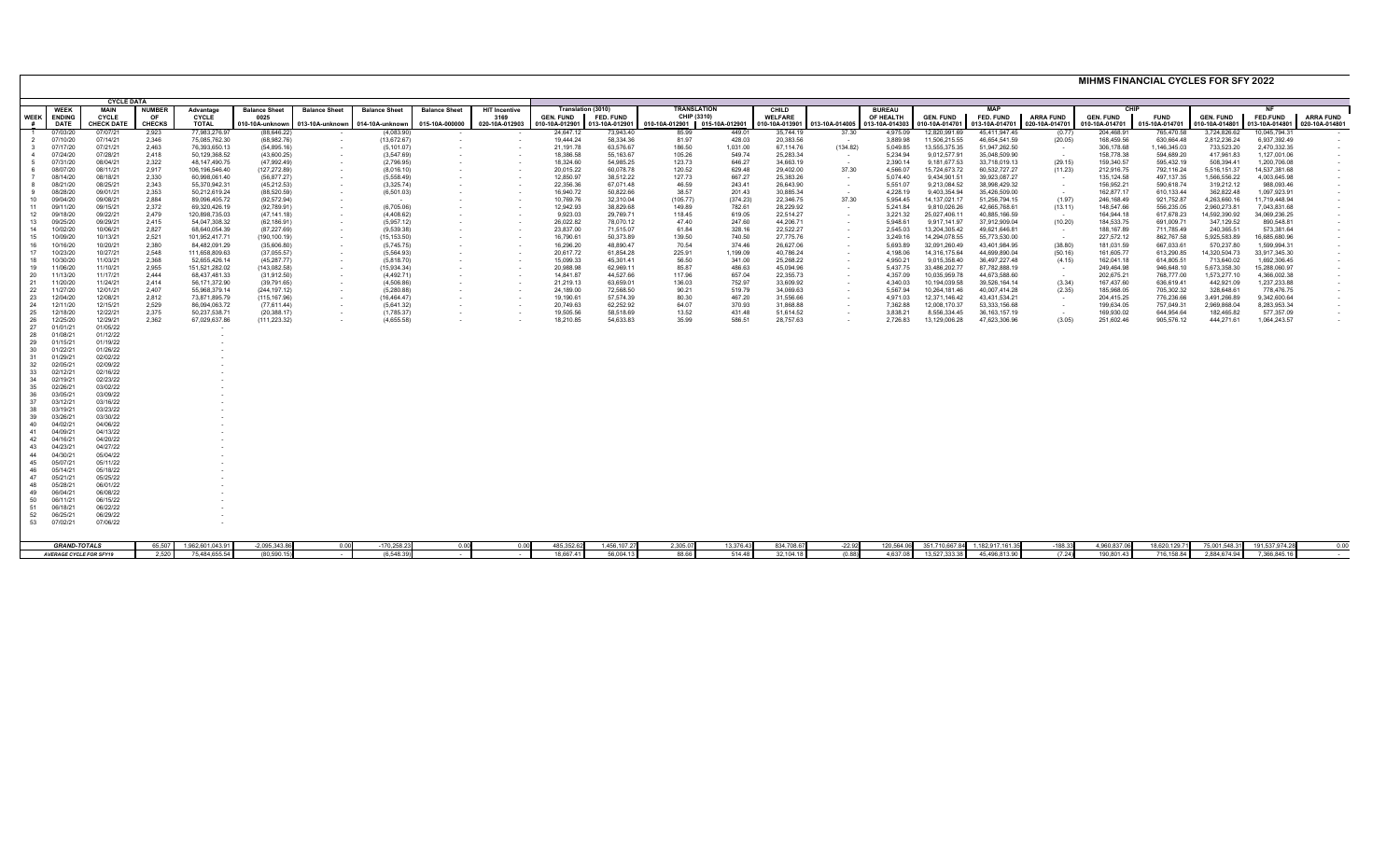| <b>WEEK</b>                                                                                                                                                    | <b>WEEK</b><br><b>ENDING</b>                                                                                                                                                                                                                                                                                                     | 9972/9975              | <b>Money Follows</b><br>The Person | 10A          | 2080                     | 9980                        | <b>ADULT MENTAL</b><br><b>HEALTH</b> | <b>OSA</b>                | <b>OSA</b>             | <b>CHILDRENS</b><br><b>RM &amp; BD</b> | <b>CHILDRENS</b><br><b>BEHAVIORAL HLTH</b> | <b>ADULT</b><br>DS          | DS<br><b>WAIVER</b>          | <b>DEVELOPMENTAL SERV</b><br><b>SUPPORTS WAIVER</b> | <b>MEDICAID WAIVER FOR</b><br>OTHER RELATED CONDITIONS | <b>MEDICAID WAIVER FOR</b><br><b>BRAIN INJ RES/COMM SERV</b> |                |                          |
|----------------------------------------------------------------------------------------------------------------------------------------------------------------|----------------------------------------------------------------------------------------------------------------------------------------------------------------------------------------------------------------------------------------------------------------------------------------------------------------------------------|------------------------|------------------------------------|--------------|--------------------------|-----------------------------|--------------------------------------|---------------------------|------------------------|----------------------------------------|--------------------------------------------|-----------------------------|------------------------------|-----------------------------------------------------|--------------------------------------------------------|--------------------------------------------------------------|----------------|--------------------------|
|                                                                                                                                                                | <b>DATE</b>                                                                                                                                                                                                                                                                                                                      | 10-10A-020201          | 010-10A-042001 024-10A-020201      |              | 010-10A-Z00801           | 010-10A-Z00901              | 010-10A-Z20140                       | 010-10A-Z20241            | 024-10A-Z20241         | 010-10A-Z20607                         | 010-10A-Z20780                             | 010-10A-Z21050              | 010-10A-Z21159               | 010-10A-Z21254                                      | 010-10A-Z21756                                         | 010-10A-Z21858                                               | 014-10A-012901 | 022-10A-014301           |
|                                                                                                                                                                | 07/03/20                                                                                                                                                                                                                                                                                                                         | 4,437.49               |                                    |              |                          | 1,015,149.49                | 468,844.03                           | 39,242.13                 | 18,431.54              | 68,014.71                              | 429,895.52                                 | 700,578.12                  | 1,610,099.12                 | 565,068.69<br>533,572.03                            | 17,592.38<br>26,980.39                                 | 25,272.98<br>325,025.06                                      |                | $\sim$                   |
| $\overline{2}$<br>$\overline{\mathbf{3}}$                                                                                                                      | 07/10/20<br>07/17/20                                                                                                                                                                                                                                                                                                             | 3,131.83<br>4.056.56   | $\sim$                             | . .<br>13.69 | ۰.<br>$\sim$             | 564,382.09<br>342,764.76    | 884,809.62<br>562,075.52             | 41,181.34<br>46,036.25    | 16,000.07<br>8,858.13  | 69,308.79<br>57,994.16                 | 436,769.01<br>486,229.60                   | 348,977.57<br>392,706.71    | 3,106,227.93<br>3,563,806.18 | 513,918.53                                          | 46,911.55                                              | 111,241.87                                                   |                |                          |
| $\overline{4}$                                                                                                                                                 | 07/24/20                                                                                                                                                                                                                                                                                                                         | 71,168.22              |                                    | $\sim$       |                          | 98,866.43                   | 313,136.29                           | 39,384.77                 | 8,258.75               | 66,225.35                              | 508,700.68                                 | 285,297.87                  | 1,908,559.08                 | 353,506.24                                          | 11,151.43                                              | 29,968.60                                                    |                | 18,050.94                |
| 5                                                                                                                                                              | 07/31/20                                                                                                                                                                                                                                                                                                                         | 3,378.83               |                                    | $\sim$       |                          | 80.144.45                   | 297,179.51                           | 35,612.39                 | 7,431.89               | 43,164.23                              | 349,221.49                                 | 111,364.33                  | 1,531,222.47                 | 210,599.67                                          | 33,443.29                                              | 6,734.47                                                     |                | 14,109.23                |
| 6                                                                                                                                                              | 08/07/20                                                                                                                                                                                                                                                                                                                         | 3.159.75               | . .                                |              |                          | 1,642,519.30                | 1,067,133.15                         | 42.396.35                 | 19.877.15              | 135.662.35                             | 686.264.01                                 | 981.652.36                  | 3.185.789.35                 | 894,306.49                                          | 34.188.30                                              | 203,354.81                                                   |                | 4,726.85                 |
| $\overline{7}$                                                                                                                                                 | 08/14/20                                                                                                                                                                                                                                                                                                                         | 4,425.13               |                                    |              |                          | 231,579.13                  | 891,573.15                           | 41,725.49                 | 9,237.40               | 63,126.36                              | 436,833.20                                 | 310,988.96                  | 2,717,229.57                 | 419,897.22                                          | 32,797.79                                              | 258,015.00                                                   |                |                          |
| 8                                                                                                                                                              | 08/21/20                                                                                                                                                                                                                                                                                                                         | 3,615.73               |                                    |              |                          | 77.134.84                   | 578.606.54                           | 39.996.39                 | 6.010.95               | 93.422.53                              | 640.438.00                                 | 320.442.25                  | 2.781.116.79                 | 451,791.96                                          | 10,061.13                                              | 26,589.37                                                    |                | 1,950.92                 |
| -9                                                                                                                                                             | 08/28/20                                                                                                                                                                                                                                                                                                                         | 3,942.42               |                                    |              |                          | 57,756.08                   | 350,211.88                           | 39,769.40                 | 4,954.89               | 79,100.17                              | 364.487.11                                 | 225,860.11                  | 1,667,610.13                 | 316,345.72                                          | 19,556.02                                              | 4,614.99                                                     |                | 6,694.09                 |
| 10                                                                                                                                                             | 09/04/20                                                                                                                                                                                                                                                                                                                         | 2,855.40               |                                    |              |                          | 1,242,680.15                | 683,406.79                           | 42,300.87                 | 15,461.22              | 35,080.65                              | 371,224.58                                 | 951,030.90                  | 2,471,538.90                 | 671,221.14                                          | 23,528.22                                              | 62,867.73                                                    |                | $\sim$                   |
| 11<br>12                                                                                                                                                       | 09/11/20<br>09/18/20                                                                                                                                                                                                                                                                                                             | 4,159.65<br>4,147.00   |                                    | . .          |                          | 356,926.86<br>173,613.43    | 921,984.93<br>608,162.04             | 39,122.60<br>40,828.14    | 15,311.78<br>11,679.55 | 59,819.19<br>85,296.60                 | 435,291.25<br>588,932.54                   | 272,046.00<br>236,712.10    | 3,148,673.39<br>3,155,559.75 | 553,780.88<br>455,264.13                            | 24,640.08<br>39,707.28                                 | 317,317.72<br>123,729.92                                     |                | 3,664.24                 |
| 13                                                                                                                                                             | 09/25/20                                                                                                                                                                                                                                                                                                                         | 3,118.68               |                                    |              |                          | 293,411.70                  | 518,334.79                           | 38,148.73                 | 6,275.77               | 82,955.73                              | 556,001.88                                 | 191,005.69                  | 1,980,969.45                 | 336,048.84                                          | 6,904.39                                               | 4,470.84                                                     |                |                          |
| 14                                                                                                                                                             | 10/02/20                                                                                                                                                                                                                                                                                                                         | 4.362.21               | ٠                                  | 79.76        | $\overline{\phantom{a}}$ | 188.818.24                  | 280.013.01                           | 43.360.03                 | 7.013.79               | 57.715.48                              | 354.968.72                                 | 137.674.58                  | 2.252.156.43                 | 708.306.88                                          | 25.476.11                                              | 16,414.09                                                    |                |                          |
| 15                                                                                                                                                             | 10/09/20                                                                                                                                                                                                                                                                                                                         | 4,211.64               |                                    | $\sim$       |                          | 1,306,997.50                | 961,198.16                           | 31,978.82                 | 25,041.21              | 112,176.45                             | 489,134.85                                 | 1,404,223.56                | 3,054,959.08                 | 532,635.54                                          | 33,237.14                                              | 331,945.69                                                   |                | 1,649.24                 |
| 16                                                                                                                                                             | 10/16/20                                                                                                                                                                                                                                                                                                                         | 3,215.07               |                                    | $\sim$       | $\sim$                   | 234,297.37                  | 722,510.50                           | 43.760.58                 | 5,661.46               | 55,584.98                              | 519.698.92                                 | 247,053.16                  | 3,391,775.46                 | 533,443.55                                          | 37,911.48                                              | 102,801.04                                                   |                | 16,273.70                |
| 17                                                                                                                                                             | 10/23/20                                                                                                                                                                                                                                                                                                                         | 3,433.24               | ٠                                  |              | $\overline{\phantom{a}}$ | 237,568.10                  | 562,981.06                           | 41.055.52                 | 7,222.79               | 69,587.31                              | 403.498.15                                 | 229,585.93                  | 1,727,255.13                 | 228,621.83                                          | 9,284.79                                               | 22,512.78                                                    |                | 1,180.03                 |
| 18                                                                                                                                                             | 10/30/20                                                                                                                                                                                                                                                                                                                         | 72.633.25              |                                    |              |                          | 110.872.25                  | 391.546.35                           | 27.435.78                 | 7.326.53               | 50.342.43                              | 415.818.65                                 | 150.317.15                  | 2.176.479.30                 | 495.686.50                                          | 14.360.98                                              | 5.848.85                                                     |                | 1,473.03                 |
| 19                                                                                                                                                             | 11/06/20                                                                                                                                                                                                                                                                                                                         | 3,775.34               |                                    |              |                          | 1,388,820.09                | 860,610.25                           | 29,761.19                 | 23,417.48              | 68,012.77                              | 435,665.54                                 | 982,721.49                  | 3,081,570.44                 | 1,088,400.34                                        | 35,731.08                                              | 120,126.32                                                   |                | $\sim$                   |
| 20                                                                                                                                                             | 11/13/20                                                                                                                                                                                                                                                                                                                         | 4,693.74               | $\sim$                             |              | $\overline{\phantom{a}}$ | 518,649.78                  | 855,501.59                           | 32,159.41                 | 10,858.53              | 88,496.37                              | 534,526.31                                 | 356,127.26                  | 3,432,755.45                 | 609,620.16                                          | 22,199.05                                              | 301,161.47                                                   |                | $\overline{\phantom{a}}$ |
| 21<br>22                                                                                                                                                       | 11/20/20<br>11/27/20                                                                                                                                                                                                                                                                                                             | 3.703.16<br>3,525.30   |                                    |              |                          | 267,764.91<br>193,408.73    | 588,999.64<br>321,097.86             | 32.703.48<br>33,765.18    | 8,627.25<br>7,742.98   | 4,722.21<br>63,835.72                  | 218,809.29<br>430.177.43                   | 195,765.10<br>162,883.38    | 2,275,262.29<br>2,137,885.51 | 233,872.06<br>400,382.93                            | 22,883.33<br>13,734.73                                 | 27,227.22<br>42,148.29                                       |                | 7,202.02<br>274.91       |
| 23                                                                                                                                                             | 12/04/20                                                                                                                                                                                                                                                                                                                         | 3,494.13               |                                    |              |                          | 962,802.78                  | 520,563.42                           | 28,489.94                 | 24,669.45              | 30,317.97                              | 215,866.84                                 | 603,084.88                  | 1,635,888.25                 | 217,110.64                                          | 14,971.51                                              | 10,516.73                                                    |                | 4,711.42                 |
| 24                                                                                                                                                             | 12/11/20                                                                                                                                                                                                                                                                                                                         | 4.420.64               |                                    |              |                          | 732,013.04                  | 1,111,018.61                         | 101.922.65                | 12.194.56              | 50.460.95                              | 452.774.56                                 | 795.348.79                  | 3,762,684.68                 | 1.071.174.68                                        | 65.553.70                                              | 331.046.67                                                   |                | 12,201.85                |
| 25                                                                                                                                                             | 12/18/20                                                                                                                                                                                                                                                                                                                         | 3,209.92               |                                    |              |                          | 75,150.00                   | 410,094.23                           | 38,441.48                 | 6,273.58               | 25,333.97                              | 254,219.70                                 | 233,888.82                  | 2,335,806.08                 | 326,579.39                                          | 20,707.61                                              | 101,886.28                                                   |                |                          |
| 26                                                                                                                                                             | 12/25/20                                                                                                                                                                                                                                                                                                                         | 3,784.96               |                                    |              |                          | 202,138.45                  | 441,115.64                           | 41,087.68                 | 5,670.10               | 57,191.29                              | 399,718.95                                 | 155,482.18                  | 2,007,492.81                 | 285,975.85                                          | 9,704.18                                               | 6,773.60                                                     |                | 6,425.48                 |
| 27<br>28<br>29<br>30<br>31<br>32<br>33<br>34<br>35<br>36<br>37<br>38<br>39<br>40<br>41<br>42<br>43<br>44<br>45<br>46<br>47<br>48<br>49<br>50<br>51<br>52<br>53 | 01/01/21<br>01/08/21<br>01/15/21<br>01/22/21<br>01/29/21<br>02/05/21<br>02/12/21<br>02/19/21<br>02/26/21<br>03/05/21<br>03/12/21<br>03/19/21<br>03/26/21<br>04/02/21<br>04/09/21<br>04/16/21<br>04/23/21<br>04/30/21<br>05/07/21<br>05/14/21<br>05/21/21<br>05/28/21<br>06/04/21<br>06/11/21<br>06/18/21<br>06/25/21<br>07/02/21 |                        |                                    |              |                          |                             |                                      |                           |                        |                                        |                                            |                             |                              |                                                     |                                                        |                                                              |                |                          |
|                                                                                                                                                                | <b>GRAND-</b><br><b>AVERAGE CYC</b>                                                                                                                                                                                                                                                                                              | 234,059.29<br>9,002.28 | 0.00                               | 93.4<br>3.59 | 0.00<br>$\sim$           | 12,596,229.95<br>484,470.38 | 16, 172, 708.56<br>622,027.25        | 1,051,666.59<br>40,448.72 | 299,508.8<br>11,519.57 | 1,672,948.72<br>64,344.18              | 11,415,166.7<br>439.044.88                 | 10.982.819.25<br>422,416.13 | 66,100,373.0<br>2,542,322.04 | 13,007,131.8<br>500,274.30                          | 653,217.94<br>25,123.77                                | 2,919,612.39<br>112,292.78                                   |                | 100,587.9<br>3,868.77    |